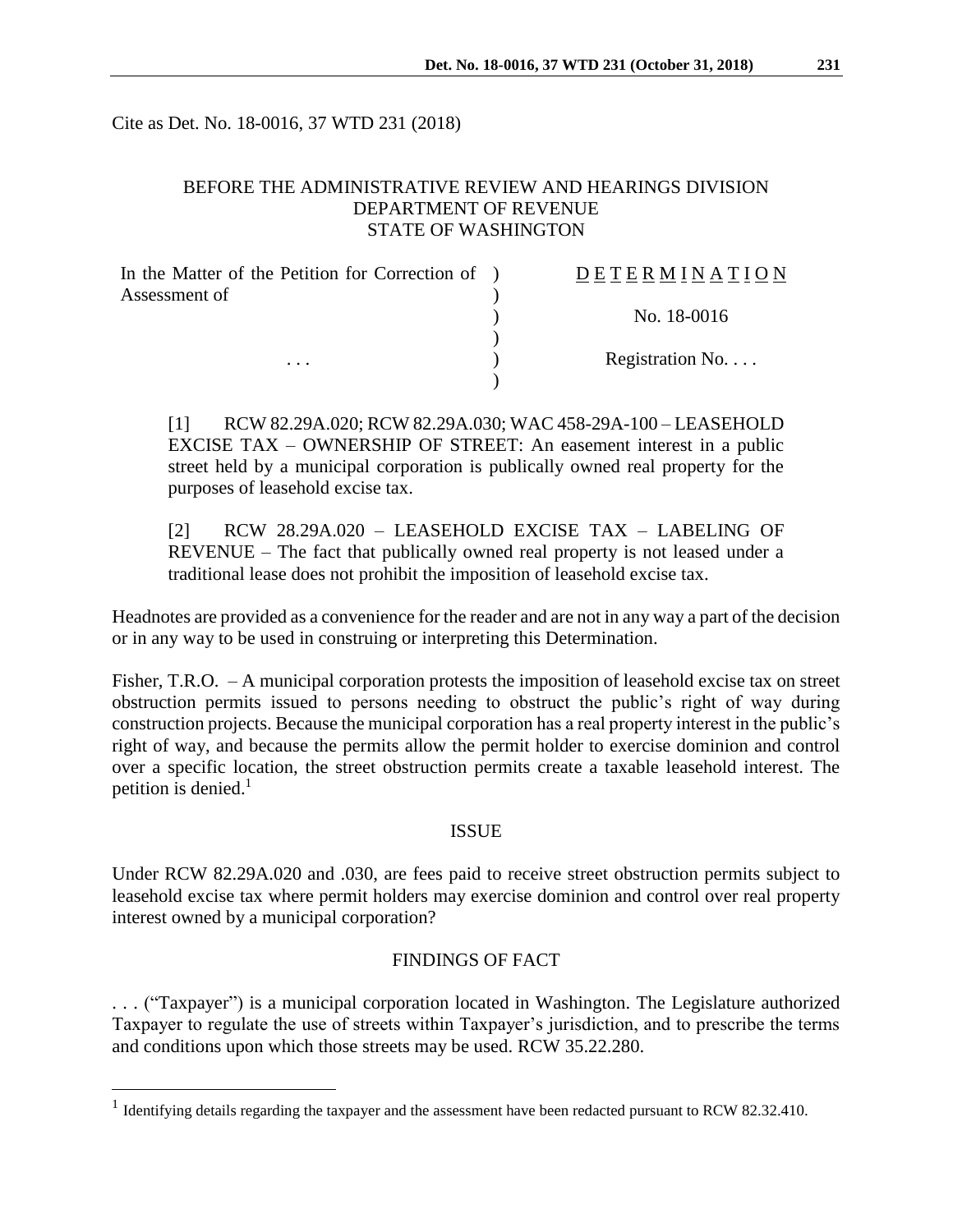In accordance with this authority, Taxpayer has promulgated a series of ordinances to regulate the use of its public streets. *See, e.g.,* . . . Municipal Code . . . *et. seq.* [Municipal Code] prohibits obstruction of the public right of way without a street obstruction permit. [Municipal Code] authorizes street obstruction permits and requires applicants to, show by plat or map the exact location of the work, structure, material, or activity that will obstruct the public right of way, when required by the city engineer; describe in detail the activity, extent, and duration of the obstruction, and the precautions to be taken to protect the public; pay the permit fee; and demonstrate an appropriate license or registration, in the case of contracting work, and post a bond.

Taxpayer has posted an application for the street obstruction permit on its website. . . . (last accessed January 12, 2018) (hereafter, "Application Form"). Consistent with the requirements set forth in [Municipal Code], the Application Form requires the applicant to include a description of the work to be done, the portion of the right of way to be closed, and a map or drawing of the proposed work area. *Id.* The Application Form requires the map or drawing to include [specified features] and to specify how much of the public right of way will be interrupted. *Id.*

The Department of Revenue's ("Department") Special Programs Division ("Special Programs") examined Taxpayer's records to determine whether the proper leasehold excise tax was collected and remitted to the State from January 1, 2012, through December 31, 2015 (the "Audit Period"). After examining Taxpayer's records, Special Programs assessed \$ . . . in leasehold excise tax and \$ . . . in interest, on revenue received from street obstruction permits, a golf course, and the fair market value of a piece of property rented to the . . . Convention & Visitor's Bureau.

Taxpayer timely sought administrative review of the assessment of leasehold excise tax with respect to revenue from the street obstruction permits. In its petition, Taxpayer asserts that it does not own the streets it issues street obstruction permits for, so leasehold excise tax cannot apply. Taxpayer contends that it merely has an easement in the streets.<sup>2</sup> Taxpayer further argues that revenue received from street obstruction permits is a regulation of use, not a rental of the streets.

### ANALYSIS

RCW 82.29A.030(1)(a) imposes a leasehold excise tax on the act or privilege of occupying or using publicly owned real or personal property through a leasehold interest. The tax is measured by the "taxable rent," as defined in RCW 82.29A.020(2). "Leasehold interest" is defined as:

. . . an interest in publicly owned real or personal property which exists by virtue of any lease, **permit**, license, or any other agreement, written or verbal, between the public owner of the property and the person who would not be exempt from property taxes if that person owned the property in fee, granting possession and use, to a degree less than fee simple ownership.

 $\overline{a}$ 

<sup>2</sup> Taxpayer has not provided any documentation to support this assertion. As explained in *Kiely v. Graves*, 173 Wn.2d 926, 930-3, 271 P.3d 226 (2012), a city may have an easement in the streets if the street was created via a common law dedication or a city may have a more significant ownership in fee by way of a statutory dedication. It is unclear whether Taxpayer's streets were dedicated by common law or statute. However, as explained *infra*, for the purposes of analysis of leasehold excise tax the distinction is irrelevant. Accordingly, for the purpose of this determination, we accept Taxpayer's assertion that it merely has an easement in the streets.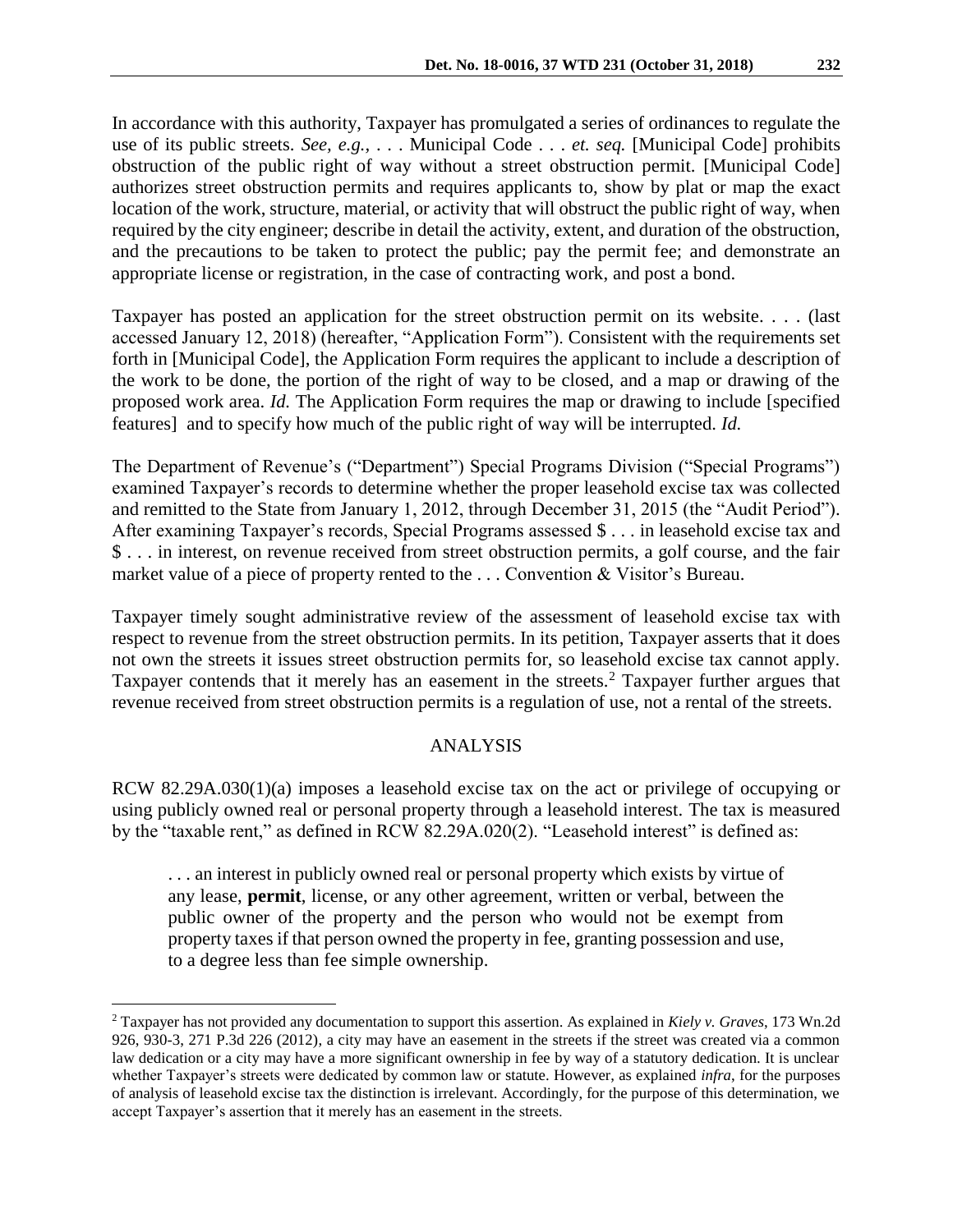RCW 82.29A.020 $(1)(a)^3$  (emphasis added).

 $\overline{a}$ 

WAC 458-29A-100(2)(g) provides further guidance on the definition of "leasehold interest":

"Leasehold interest" means an interest granting the right to possession and use of publicly owned real or personal property or real or personal property of a community center which is exempt from property tax as a result of any form of agreement, written or oral, without regard to whether the agreement is labeled a lease, license, or permit.

(i) Regardless of what term is used to label an agreement providing for the use and possession of public property or property of a community center which is exempt from property tax by a private party, it is necessary to look to the actual substantive arrangement between the parties in order to determine whether a leasehold interest has been created.

(ii) Both possession and use are required to create a leasehold interest, and the lessee must have some identifiable dominion and control over a defined area to satisfy the possession element. The defined area does not have to be specified in the agreement but can be determined by the practice of the parties. This requirement distinguishes a taxable leasehold interest from a mere franchise, license, or permit.

For example, Sam sells hot dogs from his own trailer at varying sites within a county fairgrounds during events. Sam is not assigned a particular place to set up his trailer nor does he store his trailer on the fairground between events. Sam's right to sell and his use of the property is considered a franchise and not a leasehold interest. The necessary element of possession, involving a greater degree of dominion and control over a more defined area, is lacking.

. . . [Thus, the leasehold excise tax applies when a person obtains the right to possess and use publically owned real or personal property (or personal property of a community center) which is exempt from property tax, regardless of the form of the agreement.] RCW 82.29A.030(1)(a); RCW 82.29A.020(1)(a); WAC 458-29A-100(2)(g).WAC 458-29A-100(2)(g) makes clear that for a leasehold interest to be created, the lessee must have some identifiable dominion and control over a defined area to satisfy the "possession and use" element. *See also* Det. No. 00-196, 20 WTD 279, 311 (2001) (". . . for a leasehold interest to be found, a degree of dominion and control over a defined area must be present to satisfy the possession element.").

Here, the "possession and use" element is met. The street obstruction permits grant the right to possess and use a defined portion of the public right of way. The Application Form and [Municipal Code] require applicants to specify exactly on a map or diagram where the applicant will interrupt the public's right of way on the street. Because the public's right of way is interrupted, a street obstruction permit holder may exclude others from the area by virtue of the permit. Unlike the example in WAC 458-20-100(2)(g), the street obstruction permit is for a defined area and allows

<sup>&</sup>lt;sup>3</sup> [The City is responsible for collecting leasehold excise tax from the person receiving the leasehold interest and is liable to the Department for any unremitted tax. RCW 82.29A.050(2).]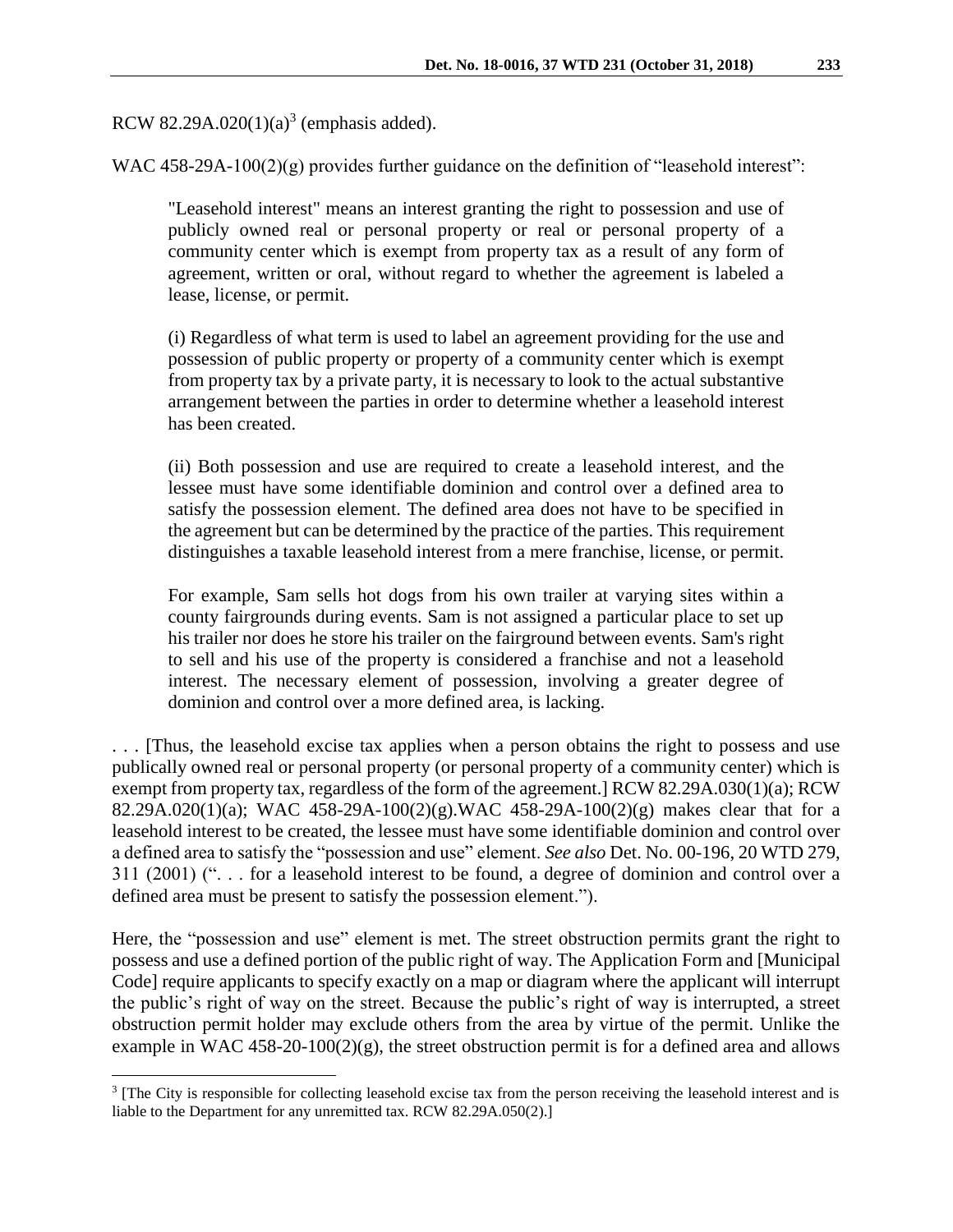the permit holder to exclude the public. *See also* 20 WTD at 311. Accordingly, the street obstruction permit grants the right to possess and use within the meaning of a leasehold interest.

The second element requires the possession and use to be of publically owned real or personal property. Taxpayer asserts it does not own the roads, but merely has an easement in the roads. In Washington, an easement is an ownership interest in real property*. Berg v. Ting*, 125 Wn.2d 544, 551, 886 P.2d 564 (1995) (transfer of ownership of an easement, like all transfers of property, must be in writing to satisfy statute of frauds); *Perrin v. Derbyshire Scenic Acres Water Corp.*, 63 Wn.2d 716, 719, 388 P.2d 949 (1964) (same); *Bakke v. Columbia Valley Lumber Company*, 49 Wn.2d 165, 170, 298 P.2d 849 (1956) (an easement gives grantee ownership of right to use the subservient land for a specific purpose); *Jones v. Berg*, 105 Wash. 69, 77, 177 P. 712 (1919) (an easement is a tenement, or estate in land); *Humphrey v. Krutz*, 77 Wash. 152, 157, 137 P. 806 (1913) (ownership of easements may be settled through a quiet title claim); *Kirk v. Tomulty*, 66 Wn. App. 231, 236, 831 P.2d 792 (1992) (transfer of ownership of easement interest must be in writing to satisfy statute of frauds, with certain exceptions); *see also* Black's Law Dictionary, 622 (10th ed. 2014) (an "easement" is "an interest in land **owned** by another person, consisting in the right to use or control the land, or an area above or below it, for a specific limited purpose." (emphasis added)). The second element is met.

Finally, the "agreement" element is met. The agreement is the street obstruction permit itself. Both RCW 82.29A.020(1)(A) and WAC 458-29A-100(2)(g) recognize that an agreement to convey a right to possess and use publicly owned real or personal property may be a permit.

Having found the street obstruction permits meet all three elements of a leasehold interest, we conclude Special Programs properly assessed leasehold excise tax on revenues received in exchange for fees paid for the street obstruction permits.<sup>4</sup>

We are unpersuaded by Taxpayer's argument that its easement interest is not "ownership" of real property and its citations to *Jones*, 105 Wash. at 77, and the Washington Real Property Deskbook  $3<sup>rd</sup>$  Edition, Section 10.2(1), in support of this contention. We note that Taxpayer has not provided evidence that it only owns an easement in the streets at issue. However, even if we assume for argument's sake that Taxpayer merely holds an easement in those streets, it has not persuaded us that an easement is not a form of ownership in the streets.

The *Jones* Court quote provided by Taxpayer omits important language. The quote, in full, provides:

An 'easement' has been defined as a liberty, privilege, or advantage in land without profit, existing distinct from the ownership of the soil. It is a right which one person has to use the land of another for a specific purpose. **As more fully defined, it is a privilege without profit, which the owner of one tenement has a right to enjoy in respect to that tenement, in or over the tenement of another person, by reason whereof the latter is obliged to suffer or refrain from doing something** 

 $\overline{a}$ 

<sup>4</sup> [Thus, the leasehold excise tax applies when a person obtains the right to possess and use publically owned real or personal property (or personal property of a community center) which is exempt from property tax, regardless of the form of the agreement.]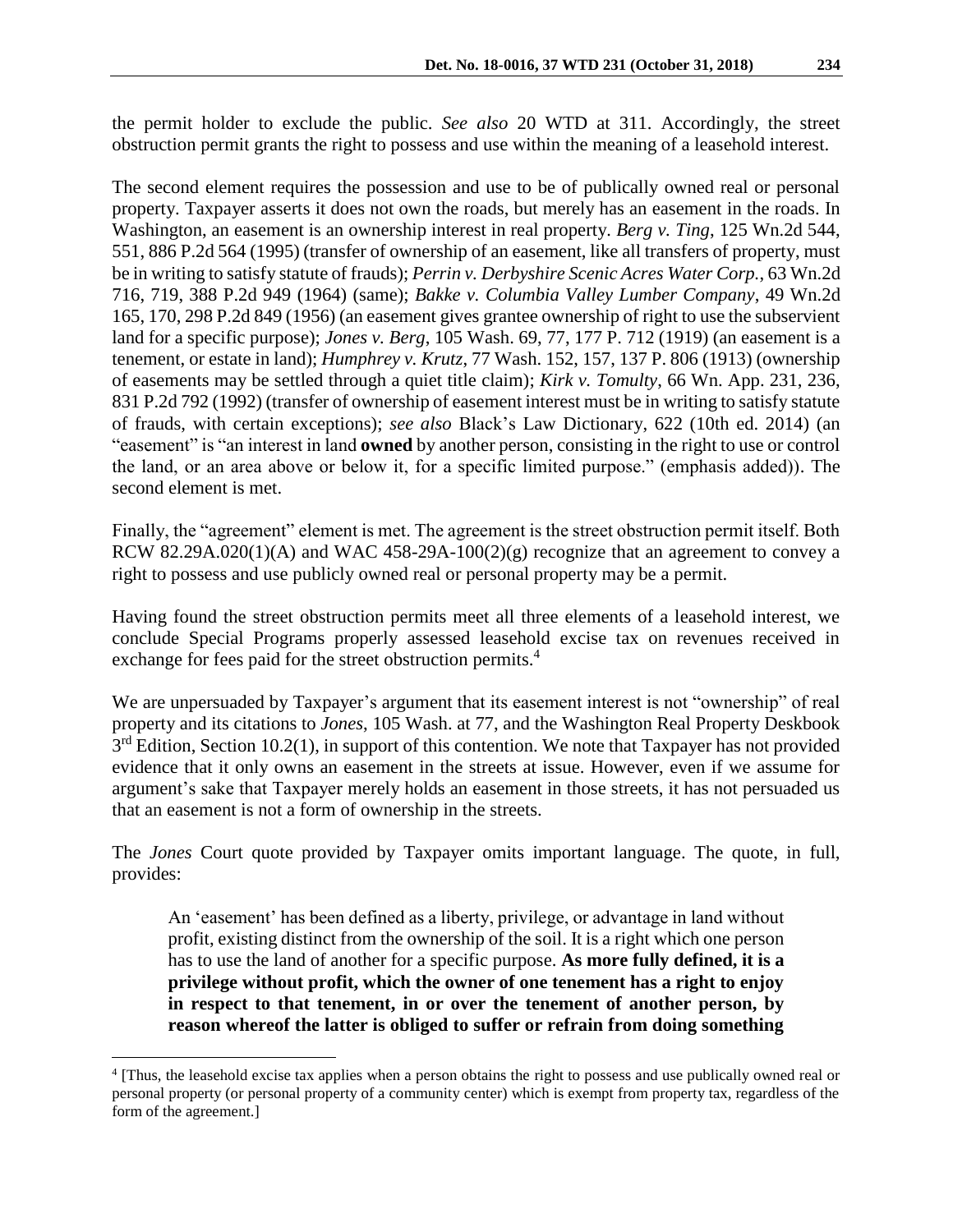## **on his own tenement for the advantage of the former, a charge or burden upon one estate (the servient) for the benefit of another (the dominant).**

105 Wash. at 77 (emphasis on omitted language). The *Jones* Court defines an easement as a "tenement," which is a property interest. Black's Law Dictionary, 1697 (10th ed. 2014) (a "tenement" is defined as "[p]roperty (esp. land) held by freehold; an estate or holding of land."). The Jones Court notes that an easement is an estate in land, which is ownership. 105 Wash. at 77. By indicating an easement is distinct from ownership of the soil, the *Jones* Court does not find that an easement is not an ownership interest at all; instead, the *Jones* Court draws a distinction between an easement and owning land in fee.

Taxpayer also relies on the following quote from Washington Real Property Deskbook (3rd) Edition, Section 10.2(1)):

An easement is the privilege to use the land of another. *State ex rel. Shorett v. Blue Ridge Club*, 22 Wn.2d 487, 156 P.2d 667 (1945). It is an interest in land, but not an estate in land. *Bakke v. Columbia Valley Lumber Co.*, 49 Wn.2d 165, 298 P.2d 849 (1956). An easement is merely a use interest, not an ownership interest. *Coast Storage Co. v. Schwartz*, 55 Wn.2d 848, 351 P.2d 520.

In *Bakke*, the Washington Supreme Court wrote:

An easement, although an incorporeal right, is an interest in land. . . . A license, on the other hand, authorizes the doing of some act or series of acts on the land of another without passing an estate in the land and justifies the doing of an act or acts which would otherwise be a trespass. . . . A license differs from an easement in that it is revocable and nonassignable, and does not exclude possession, either wholly or partially by the owner of the servient tenement. . . . if a license is intended to be irrevocable, it is intended as an easement, as it gives an interest of a permanent or quasi permanent nature.

49 Wn.2d at 170. The *Bakke* Court wrote that a license, not an easement, was not an estate in land because a license is revocable by the owner of the underlying land while an easement is irrevocable by the owner of the underlying land. *Id. Bakke* does not stand for the proposition that easements are not an estate in land.

In *Coast Storage*, the Court of Appeals wrote "[a]n easement is a use interest, and to exist as an appurtenance to land, must serve some beneficial use." 55 Wn.2d at 853. Nowhere in the opinion did the *Coast Storage* Court state that an easement is not an ownership interest. The *Coast Storage* Court was dealing with an easement that was created for a specific use, and noted that when that the person who owned the easement took title to the land the easement encumbered, the easement terminated by operation of law because the easement no longer had any use. *Id.* ("One cannot have an easement in his own property. . . . The strip now ends in the middle of plaintiffs' property. It does not lead anywhere, truly a dead-end roadway."). Accordingly, *Coast Storage* does not support the proposition that an easement is not an ownership interest.